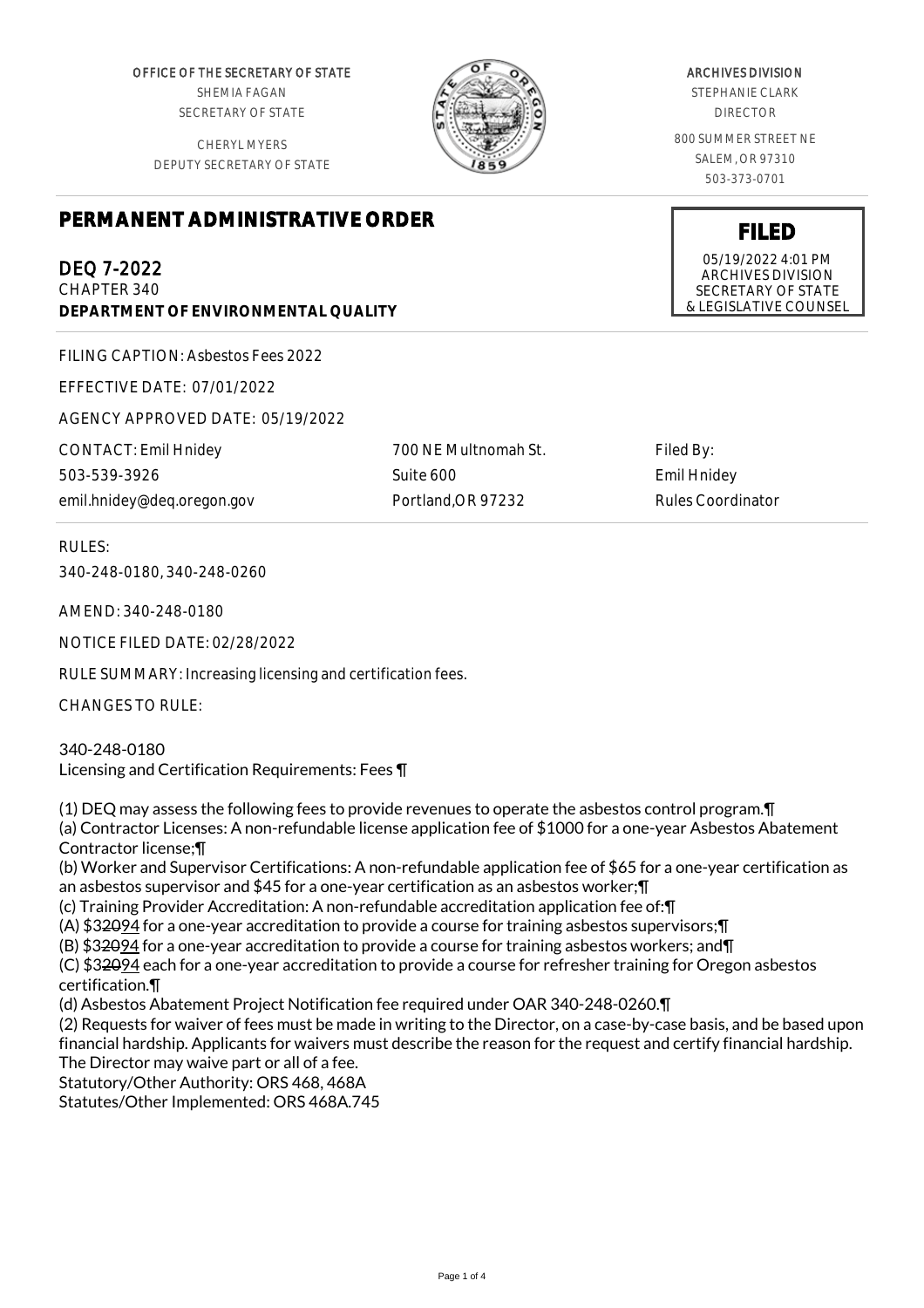### AMEND: 340-248-0260

#### NOTICE FILED DATE: 02/28/2022

RULE SUMMARY: Increasing asbestos project notification fees.

CHANGES TO RULE:

#### 340-248-0260

Emission Standards and Procedural Requirements: Asbestos Abatement Notification Requirements ¶

(1) Except as provided under OAR 340-248-0250, written notification of an asbestos abatement project must be submitted to DEQ on a DEQ-approved form, accompanied by the appropriate fee. The notification must be submitted by the facility owner or operator, the owner or operator of a demolition or renovation activity, or by the contractor as required by sections (2) through (5) of this rule, except as provided in sections (6), (7), and (8). A notification revision must be submitted by the facility owner or operator, the owner or operator of a demolition or renovation activity, or the contractor in accordance with section (10) of this rule.¶

(2) DEQ must receive notifications as specified in section (5) of this rule and the project notification fee at least 10 days before beginning a friable asbestos abatement project and at least five days before beginning a nonfriable asbestos abatement project.¶

(a) The project notification fee is:¶

(A) \$10026 for each project that will abate less than 40 linear feet or 80 square feet of asbestos-containing material, is at a residential building, or is a nonfriable asbestos abatement project not subject to paragraph (K).¶ (B) \$20052 for each project that will abate more than or equal to 40 linear feet or 80 square feet but less than 260 linear feet or 160 square feet of asbestos-containing material.¶

(C) \$400504 for each project that will abate more than or equal to 260 linear feet or 160 square feet, and less than 1300 linear feet or 800 square feet of asbestos-containing material. T

(D) \$525662 for each project that will abate more than or equal to 1300 linear feet or 800 square feet, and less than 2600 linear feet or 1600 square feet of asbestos-containing material.¶

(E) \$9001,134 for each project that will abate more than or equal to 2600 linear feet or 1600 square feet, and less than 5000 linear feet or 3500 square feet of asbestos-containing material.¶

(F) \$1,050323 for each project that will abate more than or equal to 5000 linear feet or 3500 square feet, and less than 10,000 linear feet or 6000 square feet of asbestos-containing material.¶

(G) \$4,7002,142 for each project that will abate more than or equal to 10,000 linear feet or 6000 square feet, and less than 26,000 linear feet or 16,000 square feet of asbestos-containing material.¶

(H) \$2,8003,528 for each project that will abate more than or equal to 26,000 linear feet or 16,000 square feet, and less than 260,000 linear feet or 160,000 square feet of asbestos-containing material.¶

(I) \$3,504,410 for each project that will abate more than 260,000 linear feet or 160,000 square feet of asbestoscontaining material.¶

(J) \$750945 for annual notifications for friable asbestos abatement projects that will abate 40 linear feet or 80 square feet or less of asbestos-containing material.¶

(K) \$50630 for annual notifications for nonfriable asbestos abatement projects performed at schools, colleges, and facilities.¶

(b) Project notification fees must accompany the project notification form. Notification has not occurred until DEQ receives the completed notification form and appropriate fee.¶

(c) DEQ may waive the 10-day and the five-day notification requirement in section (2) of this rule in emergencies that directly affect human life, health, and property. This includes:¶

(A) Emergencies where there is an imminent threat of loss of life or severe injury;¶

(B) Emergencies where the public is potentially exposed to air-borne asbestos fibers; and¶

(C) Emergencies where significant property damage will occur if repairs are not made immediately.¶

(d) DEQ may waive the 10-day and the five-day notification requirement in section (2) of this rule for asbestos abatement projects that were not planned, resulted from unexpected events, and will cause damage to equipment or impose unreasonable financial burden if not performed immediately. This includes the non-routine failure of equipment.¶

(e) In either subsection (c) or (d) of this section persons responsible for such asbestos abatement projects must submit an emergency or unexpected event abatement request to DEQ before starting work or by 9:00 am of the next working day if the work was performed on a weekend, evening, or holiday. The request must include a copy of the completed and appropriate notification form. Notification as specified in section (5) of this rule and the appropriate fee must be submitted to DEQ within three days of starting emergency or unexpected event asbestos abatement projects.¶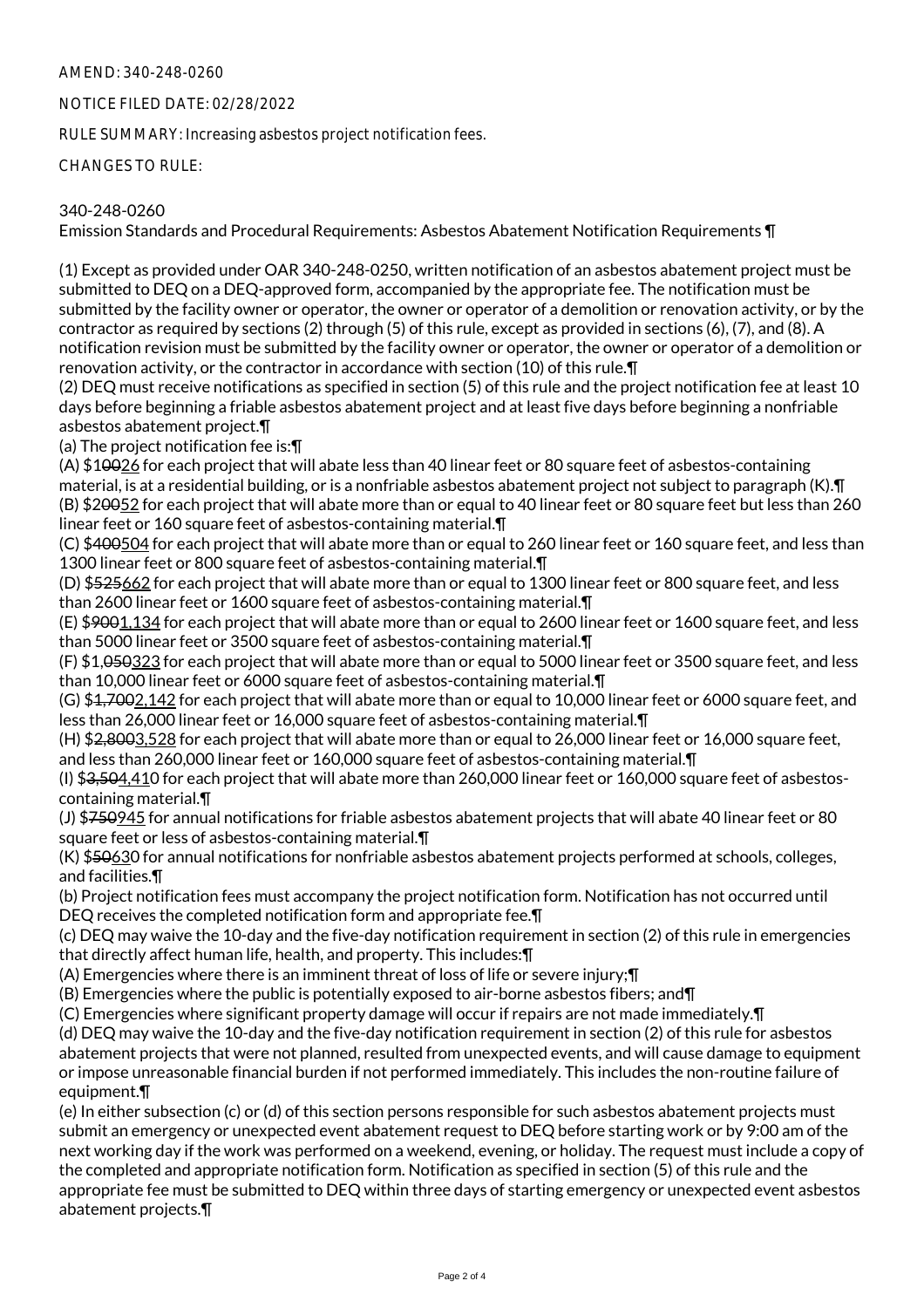(f) The duration of an asbestos abatement notification may not exceed one year beyond the original starting date. The project starting and completion date provided in a notification for an asbestos abatement project must be commensurate with the amount of asbestos-containing material involved. If a project exceeds one year in duration, a new notification must be provided as described in this rule, including payment of a new notification fee.¶

(3) The facility owner or operator, the owner or operator of a demolition or renovation activity, or the contractor may submit annual notification for friable asbestos abatement projects where no more than 40 linear or 80 square feet of asbestos-containing material is removed at each project. Friable asbestos abatement projects subject to an annual notification may be conducted at multiple facilities by a single licensed asbestos contractor, or at a facility that has a centrally controlled asbestos operation and maintenance program where the facility owner uses appropriately trained and certified personnel to remove asbestos. The contractor owner or operator must submit the notification as follows:¶

(a) Establish eligibility for use of this notification procedure with DEQ prior to use.¶

(b) The notification must contain the information specified in subsections (5)(a) through (5)(i) of this rule to the extent possible.¶

(c) Provide to DEQ on a DEQ form a summary report of all asbestos abatement projects conducted in the previous three months by the 15th day of the month following the end of the calendar quarter. The summary report must include the information specified in subsections (5)(i) through (5)(l) of this rule for each project.¶

(d) Provide to DEQ, upon request, a list of asbestos abatement projects that are scheduled or are being conducted at the time of the request.¶

(e) Submit project notification and fee prior to use of this notification procedure.¶

(f) Failure to provide payment for use of this notification procedure will void the notification and each subsequent abatement project will be individually assessed a project notification fee.¶

(4) Annual nonfriable asbestos abatement projects may only be performed at schools, colleges, and facilities where certified asbestos abatement workers perform the removal work. Submit the notification as follows:¶ (a) Establish eligibility for use of this notification procedure with DEQ prior to use.¶

(b) The notification must contain the information specified in subsections (5)(a) through (5)(i) of this rule to the extent possible.¶

(c) Provide to DEQ on a DEQ form, a summary report of all nonfriable asbestos abatement projects conducted in the previous three months by the 15th day of the month following the end of the calendar quarter. The summary report must include the information specified in subsections (5)(i) through (5)(l) of this rule for each project.  $\P$ (d) Submit project notification and fee before using this notification procedure.¶

(e) Failure to provide payment for use of this notification procedure will void the notification and DEQ will

individually asses each subsequent nonfriable abatement project a project notification fee.¶

(f) Provide to DEQ, upon request, a list of nonfriable asbestos abatement projects that are scheduled or are being conducted at the time of the request.¶

(5) The following information must be provided for each notification:¶

(a) Name, phone number, and address of person conducting asbestos abatement project.¶

(b) The Oregon asbestos abatement contractor's license number and certification number of the supervisor for the asbestos abatement project or, for nonfriable asbestos abatement projects, the name of the supervising person that meets Oregon OSHA's competent person qualifications as required in 29 C.F.R. 1926.1101(b) , adopted by reference under OAR 437-003-0001(25).¶

(c) Method of asbestos abatement to be employed.¶

(d) Procedures to be employed to insure compliance with OAR 340-248-0270 through 340-248-0280.¶

(e) Names, addresses, and phone numbers of waste transporters.¶

(f) Name and address or location of the permitted disposal site where the asbestos-containing waste material will be deposited.¶

(g) Description of asbestos disposal procedure.¶

(h) Description of building, structure, facility, installation, vehicle, equipment, or vessel to be demolished or renovated, including:¶

(A) The construction or manufacture date, and the present and prior use of the facility; and¶

(B) Address or location where the asbestos abatement project is to be accomplished, including building, floor, and room numbers.¶

(i) Full name, address, and phone number of the owner or operator of a demolition or renovation activity. $\P$ (j) Starting and completion dates of asbestos abatement work.¶

(k) Description of the asbestos-containing material, type of asbestos, percent asbestos, and location of the asbestos-containing material.¶

(l) Amount of asbestos-containing material to be abated: linear feet or square feet.¶

(m) For facilities described in OAR 340-248-0270(8)(f) provide the name, title and authority of the State or local